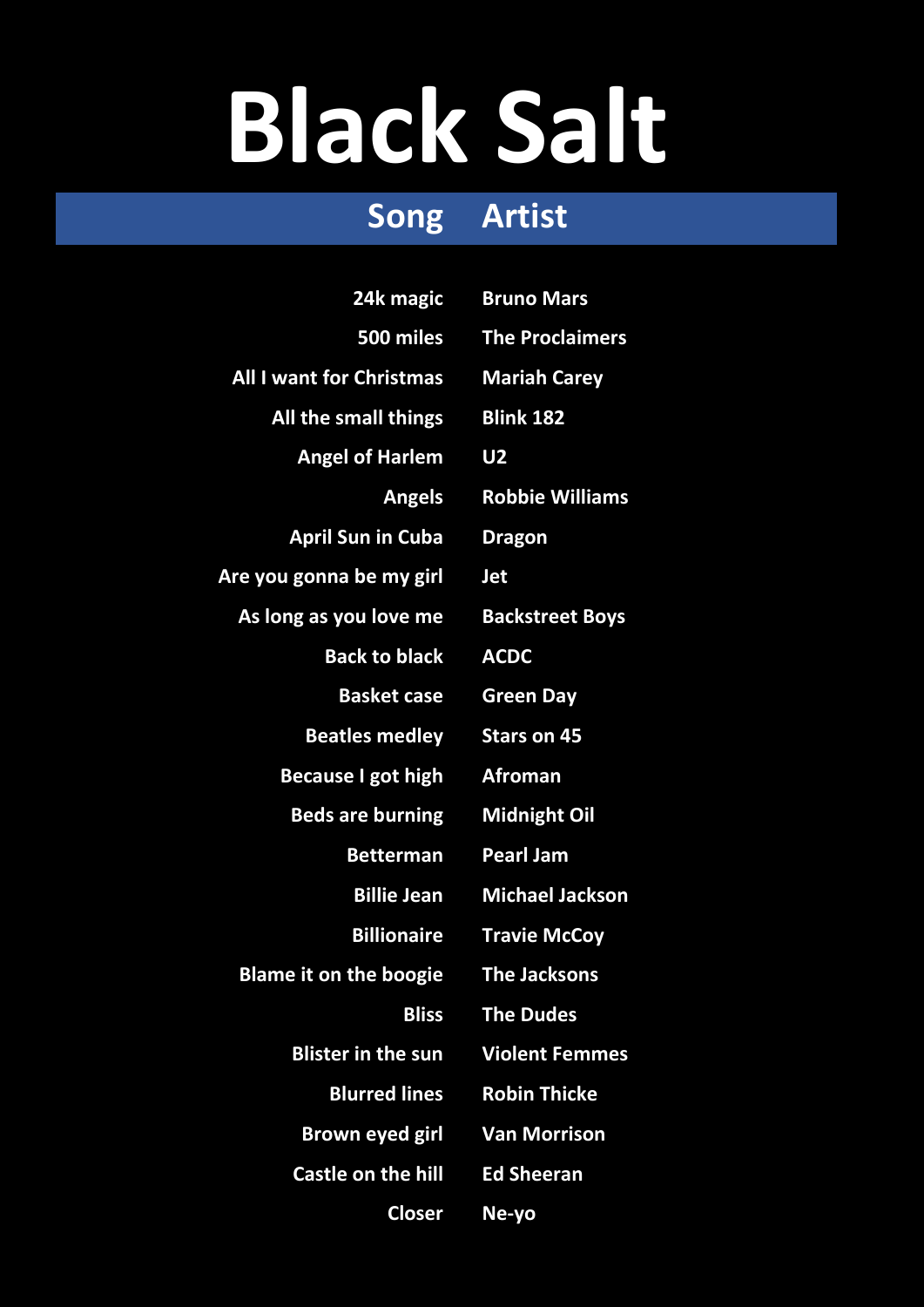| <b>Despacito</b>                           | <b>Luis Fosi</b>                  |
|--------------------------------------------|-----------------------------------|
| Don't look back in anger                   | <b>Oasis</b>                      |
| Don't stop 'til you get enough             | <b>Michael Jackson</b>            |
| Don't you forget about me                  | <b>Simple Minds</b>               |
| Drop it like it's hot                      | <b>Snoop Dogg</b>                 |
| <b>Dynamite</b>                            | <b>Taio Cruz</b>                  |
| <b>Enter the sandman</b>                   | <b>Metallica</b>                  |
| <b>Everybody wants to rule the world</b>   | <b>Tears for fears</b>            |
| Fadeaway                                   | <b>Che Fu</b>                     |
| <b>Faith</b>                               | <b>George Michael</b>             |
| <b>Fat bottomed girls</b>                  | Queen                             |
| <b>Feels</b>                               | <b>Calvin Harris</b>              |
| <b>Feels so close</b>                      | <b>Calvin Harris</b>              |
| <b>Flake</b>                               | <b>Jack Johnson</b>               |
| <b>Footloose</b>                           | <b>Kenny Loggins</b>              |
| <b>Galway girl</b>                         | <b>ED Sheeran</b>                 |
| Get down on it                             | <b>Kool and the Gang</b>          |
| <b>Get Low</b>                             | Lil John                          |
| <b>Get Lucky</b>                           | <b>Pharell Williams</b>           |
| Give it up                                 | <b>Nathan Sykes</b>               |
| <b>Gold digger</b>                         | <b>Kanye West</b>                 |
| Have you ever seen the rain                | <b>CCR</b>                        |
| <b>Hotel California</b>                    | <b>The Eagles</b>                 |
| I believe in a thing called love           | <b>The Darkness</b>               |
| I don't like it, I love it                 | <b>Flo Rida feat Robin Thicke</b> |
| I don't want to miss a thing               | <b>Aerosmith</b>                  |
| I feel it coming                           | <b>The Weeknd</b>                 |
| I got a feeling                            | <b>Black Eyed Peas</b>            |
| I love rock and roll                       | Joan Jett                         |
| I still haven't found what I'm looking for | <b>U2</b>                         |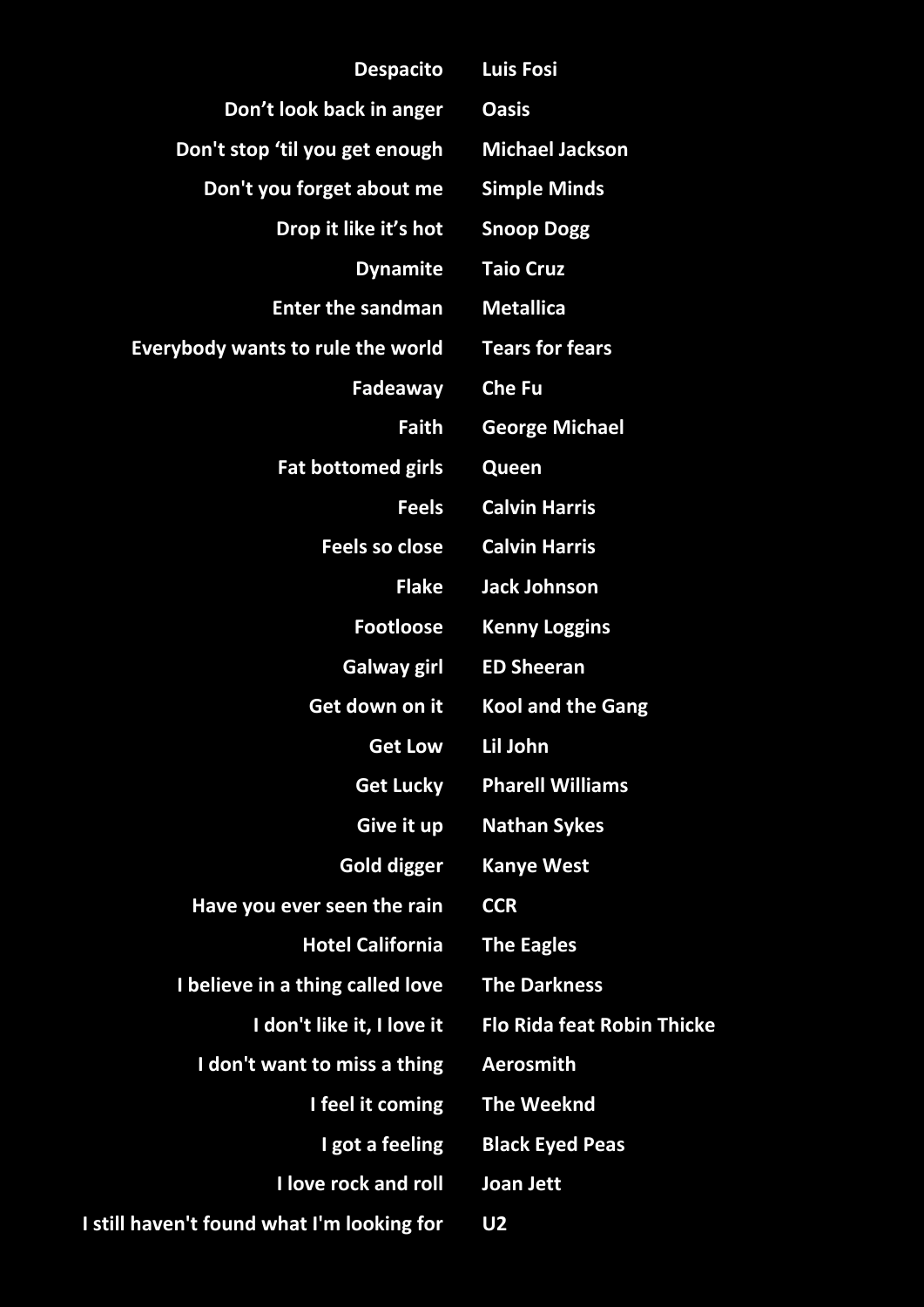| I'll be your baby tonight    | <b>UB40</b>                |
|------------------------------|----------------------------|
| Jailhouse Rock               | <b>Blues Brothers</b>      |
| Jessie's girl                | <b>Rick Springfield</b>    |
| Joker                        | <b>Steve Miller Band</b>   |
| <b>Jump around</b>           | <b>House of Pain</b>       |
| <b>LA Devotee</b>            | <b>Panic! At the disco</b> |
| <b>Last Christmas</b>        | Wham!                      |
| Learn to fly                 | <b>Foo Fighters</b>        |
| Let's get it on              | <b>Marvin Gaye</b>         |
| Let's get it started         | <b>Black Eyed Peas</b>     |
| Let's Groove                 | <b>Earth Wind and Fire</b> |
| Life is a highway            | <b>Tom Cochrane</b>        |
| Like a stone                 | <b>Audio Slave</b>         |
| Living on a prayer           | <b>Bon Jovi</b>            |
| Lonely boy                   | <b>The Black Keys</b>      |
| Looking out my back door     | <b>CCR</b>                 |
| Love runs out                | <b>One Republic</b>        |
| Love yourself                | <b>Justin Bieber</b>       |
| Low                          | <b>Flo Rida</b>            |
| <b>Moves like Jagger</b>     | <b>Maroon 5</b>            |
| <b>Mr Brightside</b>         | <b>The Killers</b>         |
| <b>Mysterious girl</b>       | <b>Peter Andre</b>         |
| No woman no cry              | <b>Bob Marley</b>          |
| Numb                         | <b>Linkin Park</b>         |
| <b>OMG</b>                   | <b>Usher</b>               |
| One dance                    | <b>Drake</b>               |
| <b>Play that funky music</b> | <b>Wild Cherry</b>         |
| Pour some sugar on me        | <b>Def Leppard</b>         |
| <b>Proud Mary</b>            | <b>CCR</b>                 |
| Put your back into it        | <b>Ice Cube</b>            |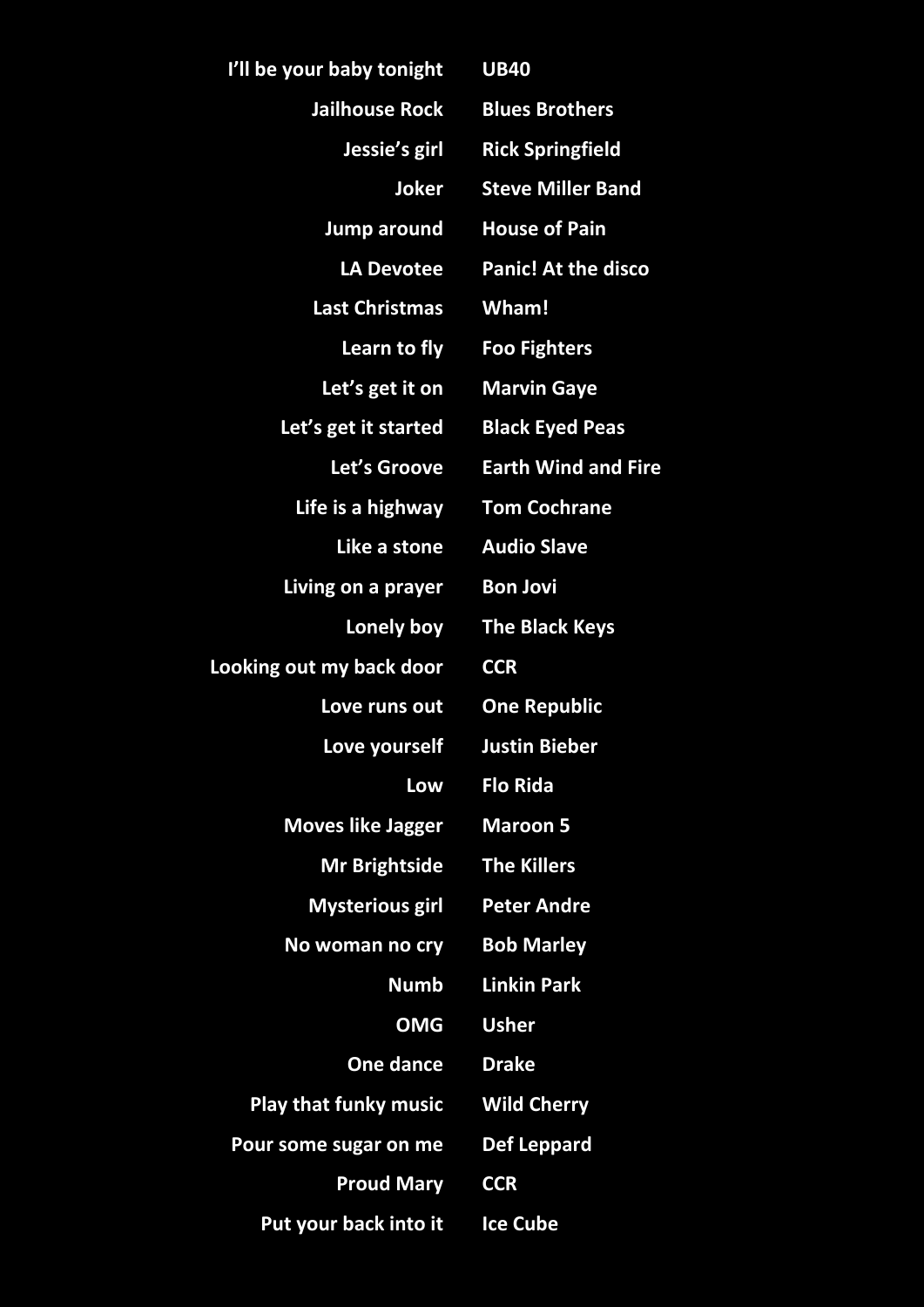| Rain                             | <b>Dragon</b>            |
|----------------------------------|--------------------------|
| <b>Ride wit me</b>               | <b>Nelly</b>             |
| <b>Santeria</b>                  | <b>Sublime</b>           |
| Say it aint so                   | Weezer                   |
| <b>Scar tissue</b>               | <b>RHCP</b>              |
| Sex on fire                      | <b>Kings of Leon</b>     |
| <b>Sexual Healing</b>            | <b>Marvin Gaye</b>       |
| <b>Sexy Back</b>                 | <b>Justin Timberlake</b> |
| Shape of you                     | <b>ED Sheeran</b>        |
| Shook me all night               | <b>ACDC</b>              |
| <b>Slice of Heaven</b>           | Dave Dobbyn              |
| <b>Smells like teen spirit</b>   | <b>Nirvana</b>           |
| Sorry                            | <b>Justin Bieber</b>     |
| <b>Special</b>                   | <b>Six60</b>             |
| <b>Stand by me</b>               | <b>Ben E King</b>        |
| <b>Starboy</b>                   | <b>The Weeknd</b>        |
| <b>Steal my kisses</b>           | <b>Ben Harper</b>        |
| <b>Stuck in the middle</b>       | <b>Stealers Wheel</b>    |
| <b>Summer of 69</b>              | <b>Bryan Adams</b>       |
| <b>Sweat</b>                     | <b>Inner Circle</b>      |
| <b>Sweet Caroline</b>            | <b>Neil Diamond</b>      |
| <b>Sweet child of mine</b>       | <b>Guns and Roses</b>    |
| <b>Sweet home Alabama</b>        | <b>Lynard Skynard</b>    |
| Take me out                      | <b>Franz Ferdinand</b>   |
| <b>Teenage dirtbag</b>           | <b>Wheatus</b>           |
| The middle                       | Jimmy eats world         |
| The way you do the things you do | <b>Ub40</b>              |
| There's nothing holding me back  | <b>Shawn Mendes</b>      |
| <b>Thinking out loud</b>         | <b>Ed Sheeran</b>        |
| <b>Too close</b>                 | <b>Next</b>              |